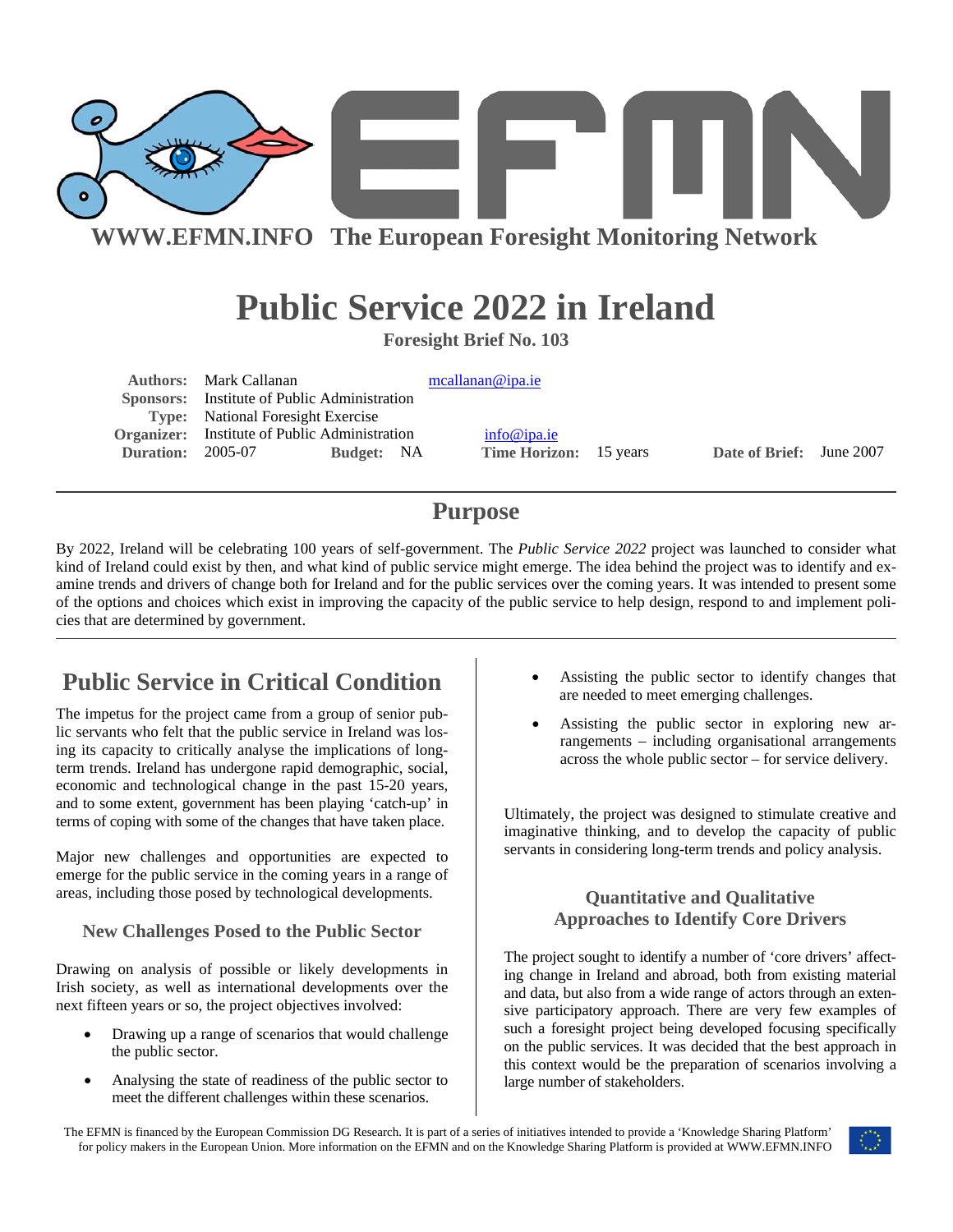The project sought to identify a number of 'core drivers' affecting change in Ireland and abroad, both from existing material and data, but also from a wide range of actors through an extensive participatory approach. There are very few examples of such a foresight project being developed focusing specifically on the public services. It was decided that the best approach in this context would be the preparation of scenarios involving a large number of stakeholders.

#### **Scenario Workshops**

A series of fifteen workshops, some involving over 200 people, were held in early 2006. Each group was asked to 'think aloud' in identifying and discussing different trends and their likely impact on the public service. Each workshop contained a mix of individuals, which included senior, middle and junior level personnel drawn from central government, state agencies, local authorities, healthcare, the police force, primary, secondary and third-level education, private sector companies, and voluntary sector organizations.

The next step was to examine the key uncertainties within the trends identified. This was done through a survey questionnaire where respondents were asked to identify trends that could evolve in numerous different ways and that would be liable to have the greatest impact on the future. Respondents were asked to rank the trends according to their level of 'uncertainty' and level of 'impact' – those trends that scored the highest on these two dimensions were then regarded as 'critical uncertainties'.

#### **Face to Face with the Uncertainties**

The results of the questionnaire were then used at a specially convened workshop to create four outline scenarios. The scenarios were constructed on the basis of the 'critical uncertainties' as they pose the highest level of uncertainty in terms of how they might pan out. These uncertainties served as the foundations or building blocks from which the scenarios were eventually fleshed out. The initial scenario outlines were drafted and redrafted in the light of the existing data by threading together a number of 'core drivers' and trends to ensure each scenario was internally consistent. The draft scenarios were screened by a number of actors, including some of those attending the workshops.

#### **Economic Forecasting**

As part of the project, an economic forecasting exercise was also undertaken to examine economic trends, possible government revenue projections, and future demands in key areas of public expenditure, such as healthcare, education and social provision in the light of demographic projections.

#### **Commentators for Additional Advice**

As part of the follow-up and process of analysis, a number of commentators (both outside and inside the public service) then took this research to highlight implications for the public service, identifying what preparations need to be made to meet emerging challenges and seize emerging opportunities.

#### **Role of Project Advisory Board**

The project was overseen by a Project Advisory Board, consisting of a number of high-level representatives drawn from political life, the public services, the social partners (business, trade unions, etc.), and academia.

## **Public Service to Cope With Immigration, Economic Growth and Environmental Sustainability**

A key finding of the project was that there is a 'window of opportunity' for Ireland to prepare for demographic change (such as the 'agequake'), which will not hit Ireland until 2030s, far later than most EU countries.

Other socio-economic trends identified include: immigration (a relatively new phenomenon in Ireland); changing lifestyles and societal values; individualism; globalisation, competitiveness and economic growth; energy supply; and management of environmental resources. All of these will affect the way public services are delivered, and different eventualities in each of these areas are tracked, including their impact on the public services, in different scenarios.

### **Emerging Technologies and ICT**

Some of the technological trends identified as being of importance to the public sector include:

- Emerging growth industries such as biotechnology, nanotechnology, as well as new developments in these fields;
- Developments in information and communication technologies;
- Advances in biotechnology and healthier lifestyles leading to life expectancy of well beyond 100 not long after 2022.

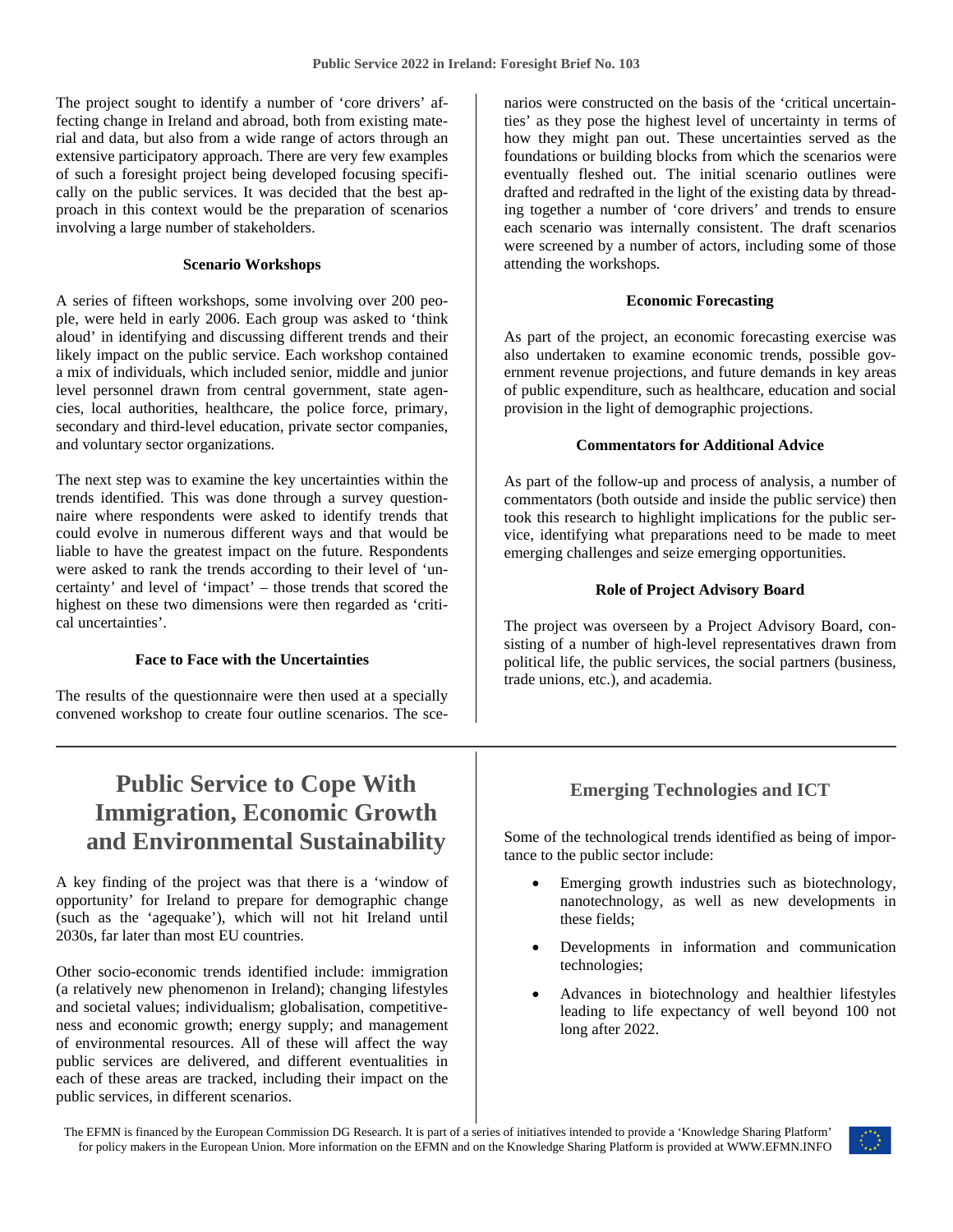## **Government Might Face more Single Issues and Sensationalist Media Coverage**

Some of the opportunities and challenges that might arise from some of the technological changes referred to above include:

- The need to target the development of certain growth industries such as biotechnology, nanotechnology in terms of economic development agencies and third and fourth level education.
- Developments in fields such as biotechnology and nanotechnology, as well as decentralised energy generation (based on nanobio and nanomaterial approaches) may allow for reduced energy consumption and a reduced impact on the environment in certain areas.
- Developments in ICTs will lead to an increasingly complicated media environment, with fewer people reading newspapers or watching domestic television. Government is thus faced with an increasingly fragmented media, where increased competition between sources of information has led to a temptation to sensationalise.
- With ICT developments also making communication ever more easy and cheap, there could be an explosion in the number of single-issue pressure groups, usually focussed on campaigning on very specific or localised issues.
- Technology will be both an 'enabler' and a challenge in dealing with the ageing population, and in terms of the healthcare system generally. Technologies already exist to allow independent living for the elderly, and many new technologies will be developed in the healthcare sector. However the cost of some of these may be prohibitive, and society will need to start a debate on whether the considerable cost of some technologies or pharmaceuticals will really be worth the sometimes marginal impact they can have.

Generally, technology will be an important engine (though not the only engine) of productivity in the public sector – it will be necessary to maximise the potential of new technologies in this regard given the expectation that citizens will continue to demand that government does more but with less taxation revenue.

## **How Can Public Service Keep Addressing Certain Norms?**

Key issues raised that are of relevance for policymaking include challenging and addressing certain norms that are strongly held within the public service. This will require a fundamental rethink in a number of areas. Some of the key issues raised in this respect are:

- That central decision-making, while necessary in many areas such as macroeconomic decisions, is poorly equipped to handle other challenges for the future, particularly in a more diverse society and as people come to expect customised services tailored to the needs of individuals or particular localities.
- That every problem does not require its own agency to address it as public tasks become more multifaceted.
- That public servants must become more relevant as a means of supporting policy-development.
- That politicians cannot be responsible for everything in a more complicated world.

## **Empowering Public Services**

Some of the choices and options open to policy-makers in making the public service better equipped to handle future challenges include:

- Empowering the 'front-line' more responsibility needs to be given to those providing services, as they are best equipped to know what works and what will not work.
- Bringing greater accountability to public servants for both successes and failures.
- Ensuring real experience in service delivery is fed into the policy-making system.

All of the above will require fundamental changes in practice and in culture, building on existing reforms to date.

### **Finding the Balance between Public Service and Private Sector**

As noted above, critical factors include continuing economic growth, changes in societal values, demographic change, environmental developments, and technological change. In addition to these of course, a critical factor will be political deci-